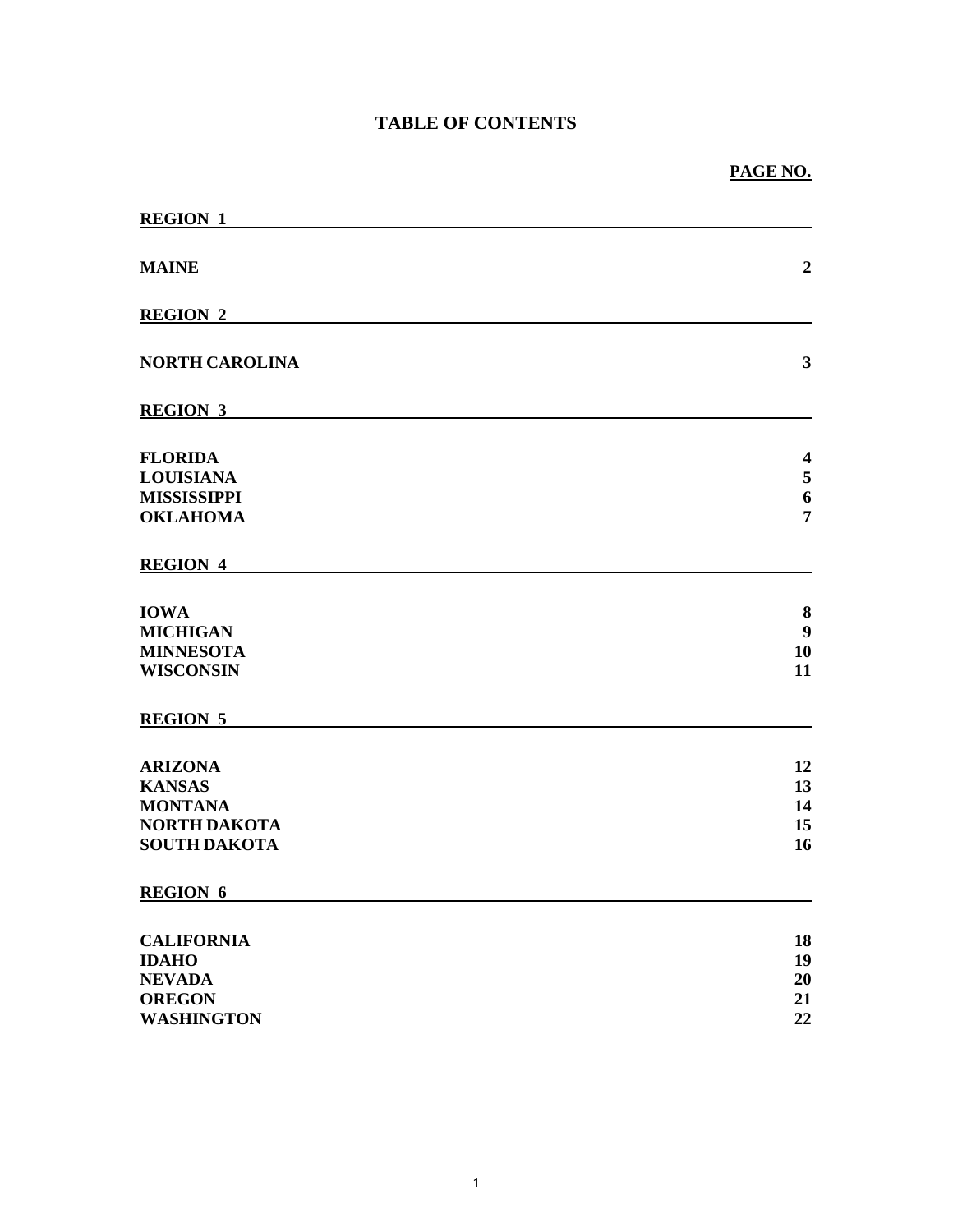#### Maine (statewide)

Maine Parent FederationJanice LaChance 35**PO Box 2067** Augusta, ME 04338-2067 Phone: 973-642-8100 Phone: 207‐588‐1933Fax: 207‐623‐2148Toll Free: 800‐870‐7746Email: parentconnect@mpf.org Web: www.mpf.org

 (statewide) **Region 1 Parent Technical Assistance Center (PTAC) Statewide Parent Advocacy Network (SPAN)** 35 Halsey Street, 4th Floor **Newark, NJ 07102**  Toll free 800 654‐7726 (SPAN) Fax: 973‐642‐8080 Email: span@spannj.org Web Site: www.spannj.org Diana Autin, Co-Director

**NEW MEXICO (Serving Native American Families in NM's <sup>22</sup> National Indian Parent Information Center American Indian Communities)** Judy Wiley **Education for Parents of Indian Children With special Needs** P.O. Box 2334 Jeanette Transcosa 1600 San PedroAlbuquerque, NM 87110 Fax: 541-244-1823 Phone: 505‐767‐6630Fax: 505‐767‐6631Toll Free: 888‐499‐2070 Email: jtrancosa@epicsnm.org Web: www.epicsproject.org

Grants Pass, OR 97528 Toll Free: 855-720-2910 E‐mail: indian.infor@nipic.org

Debra Jennings, Co‐Director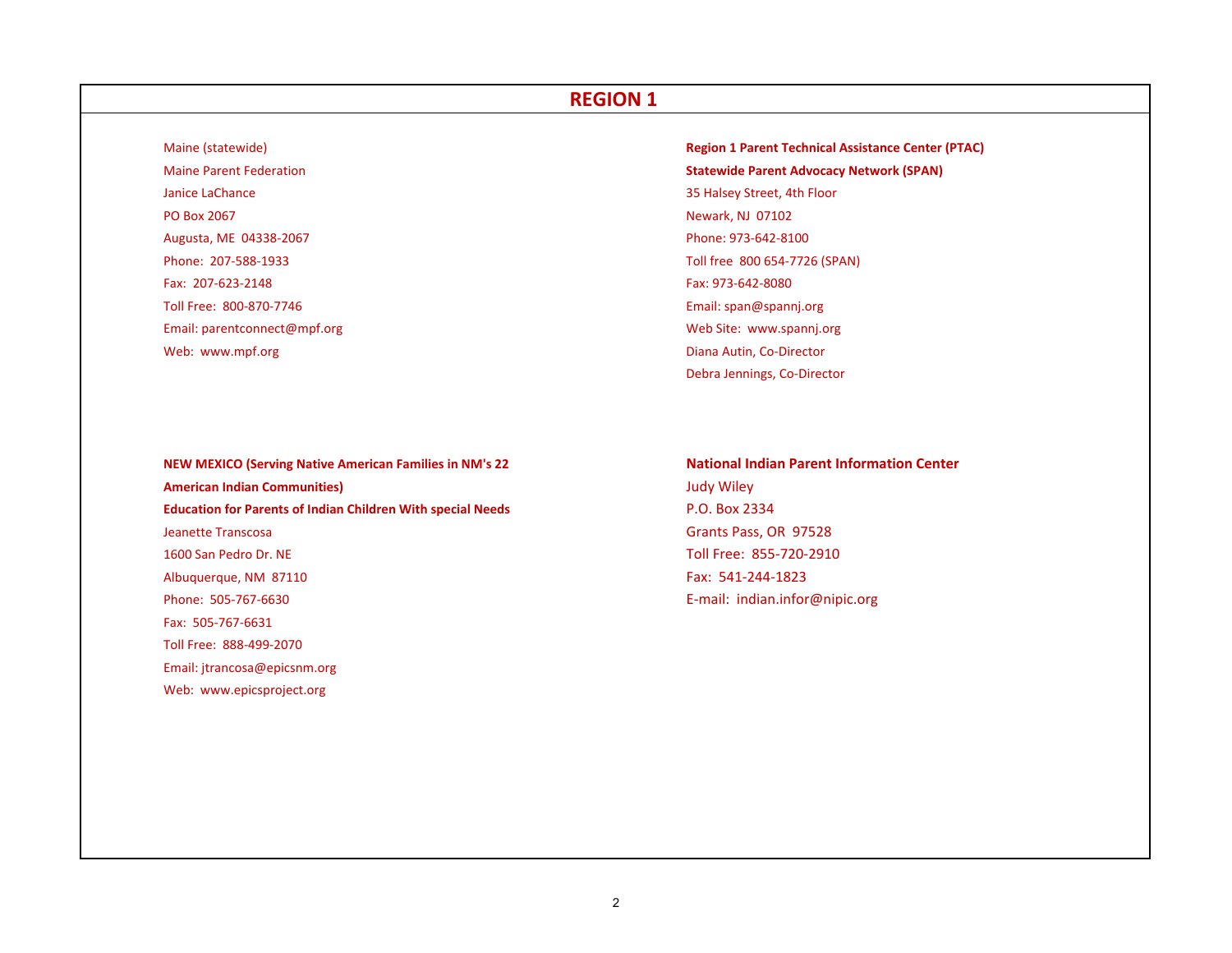**NORTH CAROLINA (statewide)** Exceptional Children's Assistance Center (ECAC) Inc. **Exceptional Children's Assistance Center (ECAC) Connie Hawkins** 907 Barra Row, Suite 102 & 103 Davidson, NC 28036 Davidson, NC 28036 Phone: 704‐892‐5028 Phone: 704‐892‐1321Fax: 704‐892‐5028Toll Free:Email: mlacorte@ecacmail.org Web: www.ecac-parentcenter.org/ Connie Hawkins, Director

**NEW MEXICO (Serving Native American Families in NM's <sup>22</sup> National Indian Parent Information Center American Indian Communities)** Judy Wiley **Education for Parents of Indian Children With special Needs** P.O. Box 2334 **Jeanette Transcosa** 1600 San PedroAlbuquerque, NM 87110 Fax: 541-244-1823 Phone: 505‐767‐6630Fax: 505‐767‐6631Toll Free: 888‐499‐2070Email: jtrancosa@epicsnm.org Web: www.epicsproject.org

 **CAROLINA (statewide) Region 2 Parent Technical Assistance Center (PTAC)** Mary LaCorte **Mary LaCorte 102/103** and Mary LaCorte 102/103 Toll free: 800‐962‐6817 Fax: 704‐892‐5028 Email: ecacta@ecacmail.org Web Site: www.ecac-parentcenter.org NC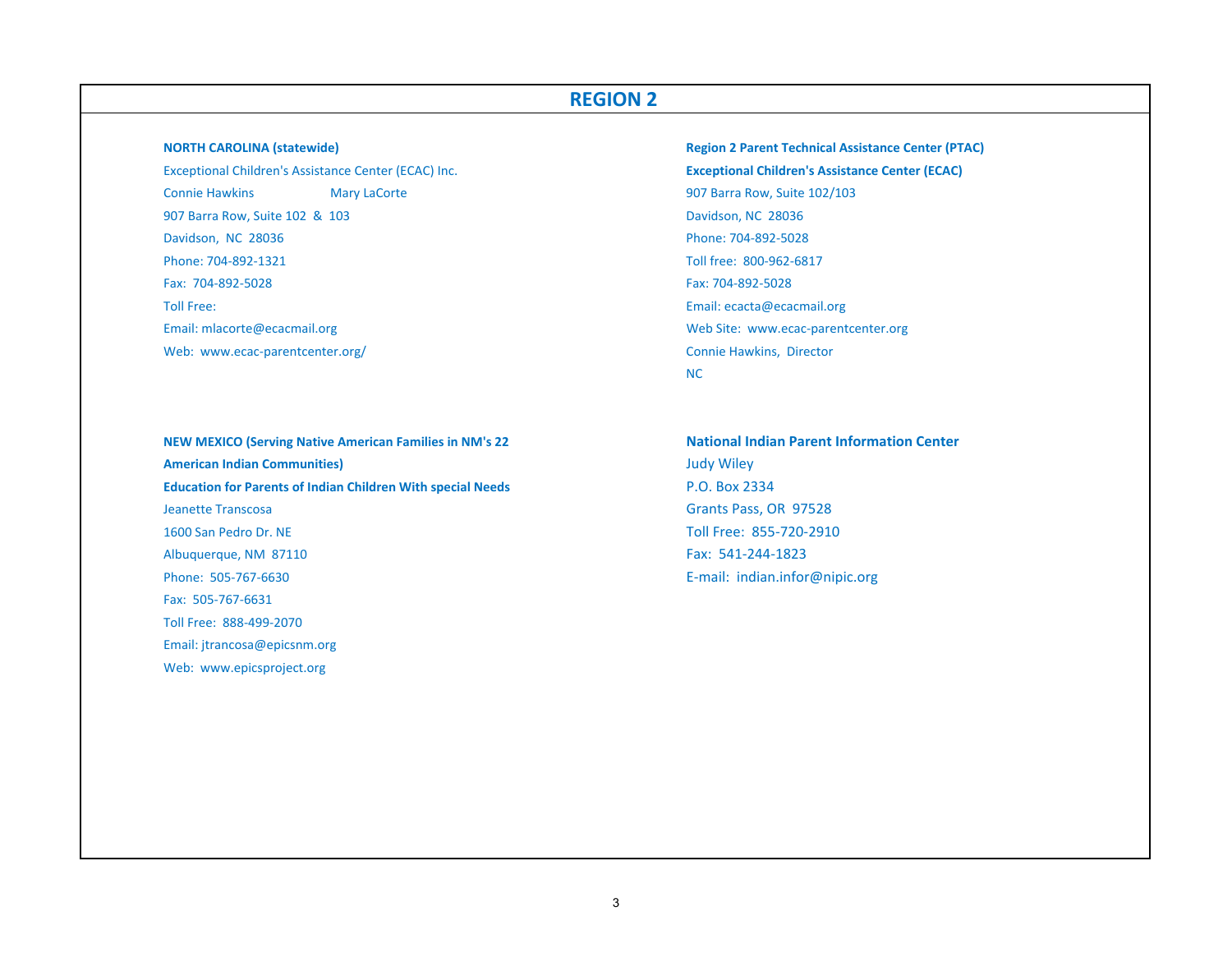Florida‐ Parent Education**Tara Bremer** 2196 Main**Dunedin, FL 34698** Beaumont, TX 77706 Phone: 727‐523‐1130Fax: 727‐523‐8687Toll: 800‐825‐5736Email‐ pen@fndfl.org Email: partnersresource@sbcglobal.net Web Site: www.fndfl.org/pen/index.htm

**NEW MEXICO (Serving Native American Families in NM's <sup>22</sup> National Indian Parent Information Center American Indian Communities)** Judy Wiley **Education for Parents of Indian Children With special Needs** P.O. Box 2334 **Jeanette Transcosa** 1600 San PedroAlbuquerque, NM 87110 Fax: 541-244-1823 Phone: 505‐767‐6630Fax: 505‐767‐6631Toll Free: 888‐499‐2070Email: jtrancosa@epicsnm.org Web: www.epicsproject.org

**Region 3 Parent Technical Assistance Center (PTAC)**  Bremer Margarita Montalvo **Partners Resource Network** 1090 Longfellow Drive Phone: 409‐898‐4684 Toll free: Fax: 409-898-4869 Web Site: www.partnerstx.org/index.htm Janice Meyer, Co‐Director Michael Meyer, Co‐Director FL, LA, MS, OK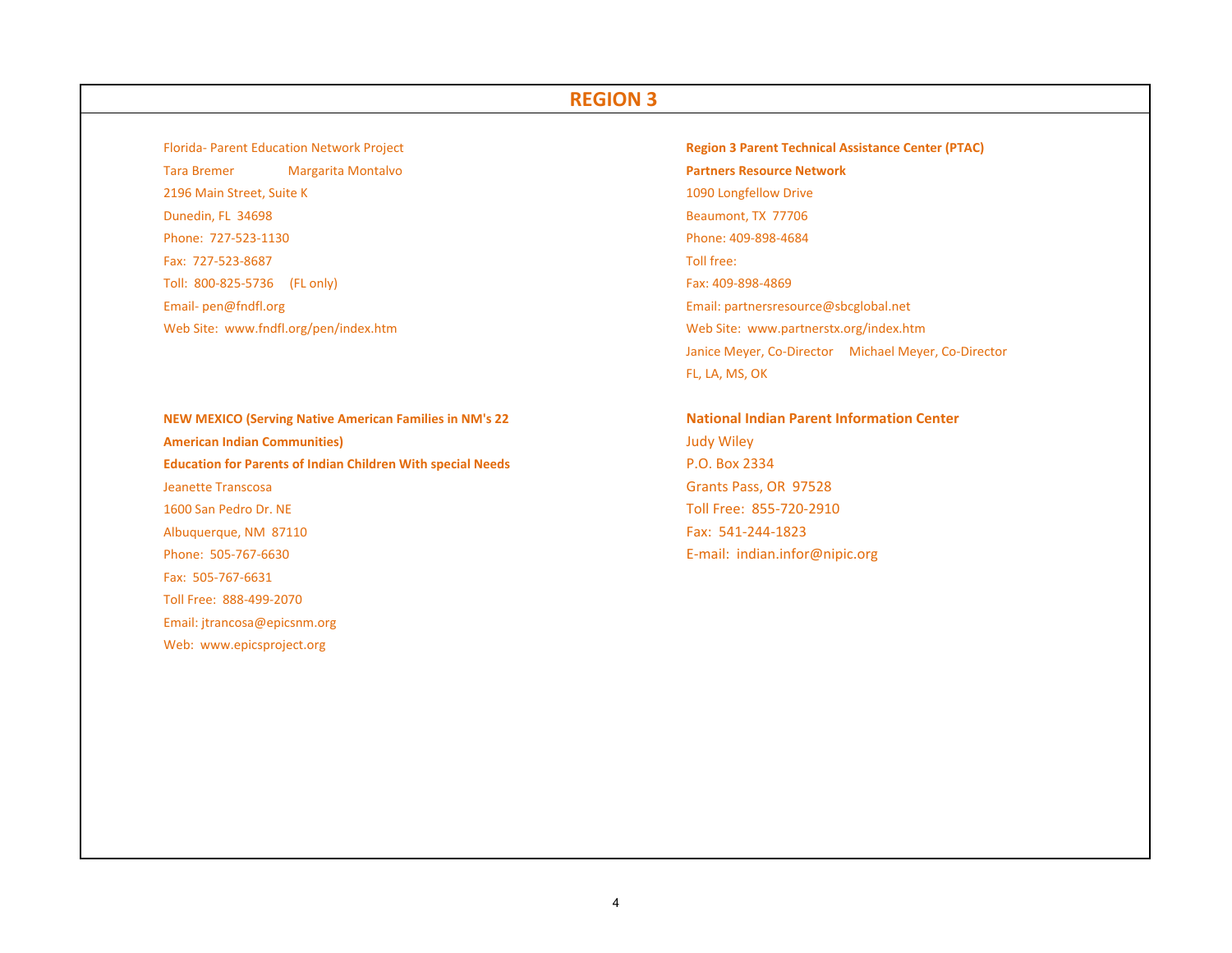**Louisiana**Louisiana Parent Training and Information Center **Partners Resource Network** Cindy Arceneaux 1090 Longfellow Drive 201 Evans Rd. Bldg 1 Ste 100 Beaumont, TX 77706 Harahan, LA 70123 Phone: 409‐898‐4684 Phone: 504‐888‐9111 Toll free: Fax: 504‐888‐0246Toll Free: 800‐766‐7736Email: carceneaux@laptic.org Web: www.laptic.org

**NEW MEXICO (Serving Native American Families in NM's 22 Region 3 Parent Technical Assistance Center (PTAC) American Indian Communities) Education for Parents of Indian Children With special Needs** 1090 Longfellow Drive **Jeanette Transcosa** 1600 San PedroAlbuquerque, NM 87110 **Toll free:** The extended of the extended of the extended of the extended of the extended of the extended of the extended of the extended of the extended of the extended of the extended of the extende Phone: 505‐767‐6630Fax: 505‐767‐6631Toll Free: 888‐499‐2070 WebEmail: jtrancosa@epicsnm.org Web: www.epicsproject.org Web: www.oklahomaparentscenter.org FL, LA, MS, OK

 **(statewide) Region 3 Parent Technical Assistance Center (PTAC)** Fax: 409‐898‐4869 Email: partnersresource@sbcglobal.net Web Site: www.partnerstx.org/index.htm Janice Meyer, Co-Director Michael Meyer, Co-Director FL, LA, MS, OK

 **Indian Communities) Partners Resource Network** Beaumont, TX 77706 Phone: 409-898-4684 Fax: 409‐898‐4869 Email: partnersresource@sbcglobal.net Web Site: www.partnerstx.org/index.htm Janice Meyer, Co-Director Michael Meyer, Co-Director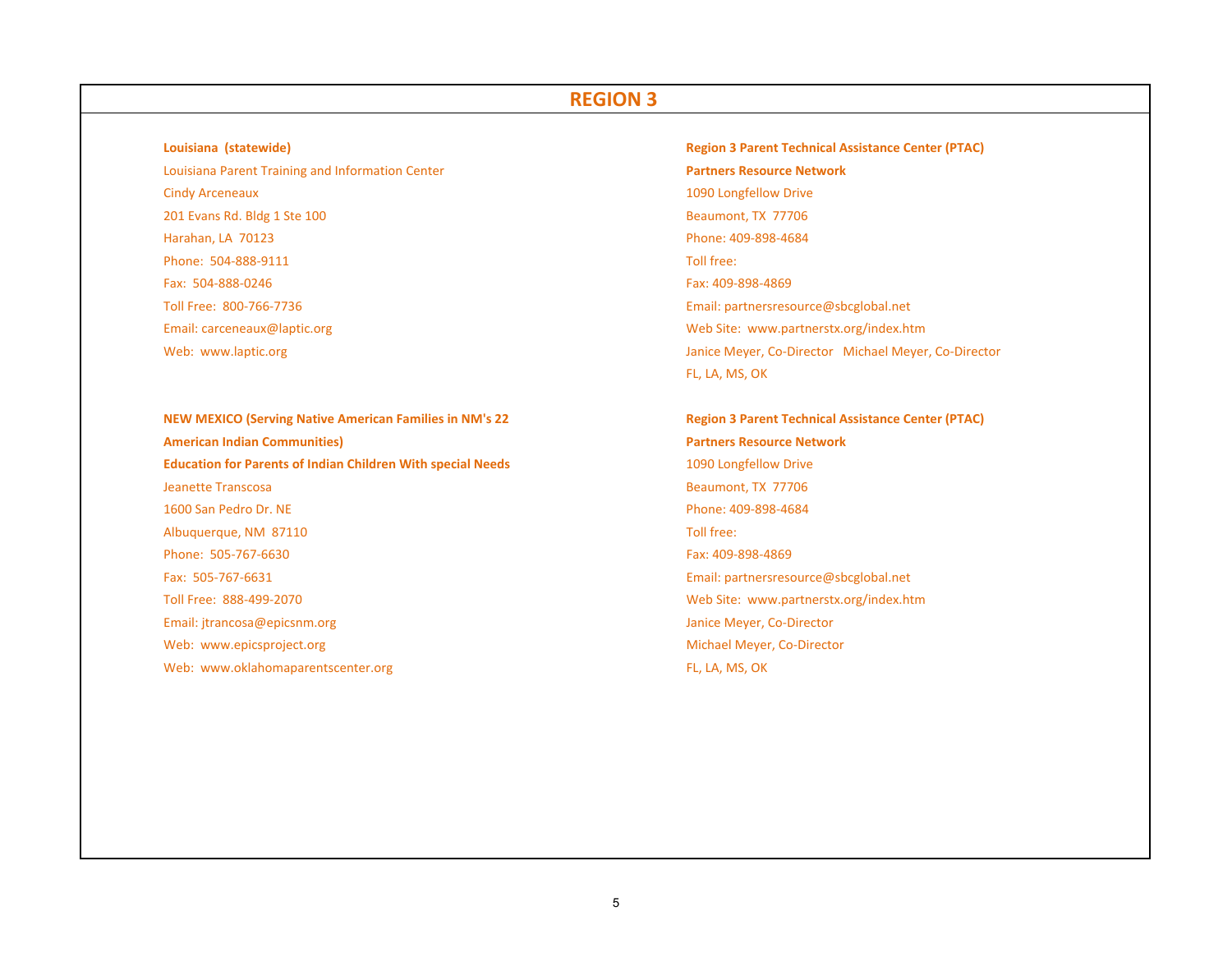## **MISSISSIPPIMS PTI Pam Dollar** 2 Old River Place, Suite 101 **Beaumont, TX 77706** Jackson, MS 39202 Phone: 409‐898‐4684 Phone: 601‐969‐0601Fax: 601‐709‐0250Toll Free: 800‐721‐7255Email: info@mspti.org Web: www.mspti.org

**NEW MEXICO (Serving Native American Families in NM's 22 Region 3 Parent Technical Assistance Center (PTAC) American Indian Communities) Education for Parents of Indian Children With special Needs** 1090 Longfellow Drive **Jeanette Transcosa** 1600 San PedroAlbuquerque, NM 87110 **Toll free:** The extended of the extended of the extended of the extended of the extended of the extended of the extended of the extended of the extended of the extended of the extended of the extende Phone: 505‐767‐6630Fax: 505‐767‐6631Toll Free: 888‐499‐2070 WebEmail: jtrancosa@epicsnm.org Web: www.epicsproject.org

 **(statewide) Region 3 Parent Technical Assistance Center (PTAC)** PTI **Partners Resource Network** 1090 Longfellow Drive Toll free: Fax: 409‐898‐4869 Email: partnersresource@sbcglobal.net Web Site: www.partnerstx.org/index.htm Janice Meyer, Co-Director Michael Meyer, Co‐Director FL, LA, MS, OK

> **Indian Communities) Partners Resource Network** Beaumont, TX 77706 Phone: 409-898-4684 Fax: 409‐898‐4869 Email: partnersresource@sbcglobal.net Web Site: www.partnerstx.org/index.htm Janice Meyer, Co-Director Michael Meyer, Co-Director FL, LA, MS, OK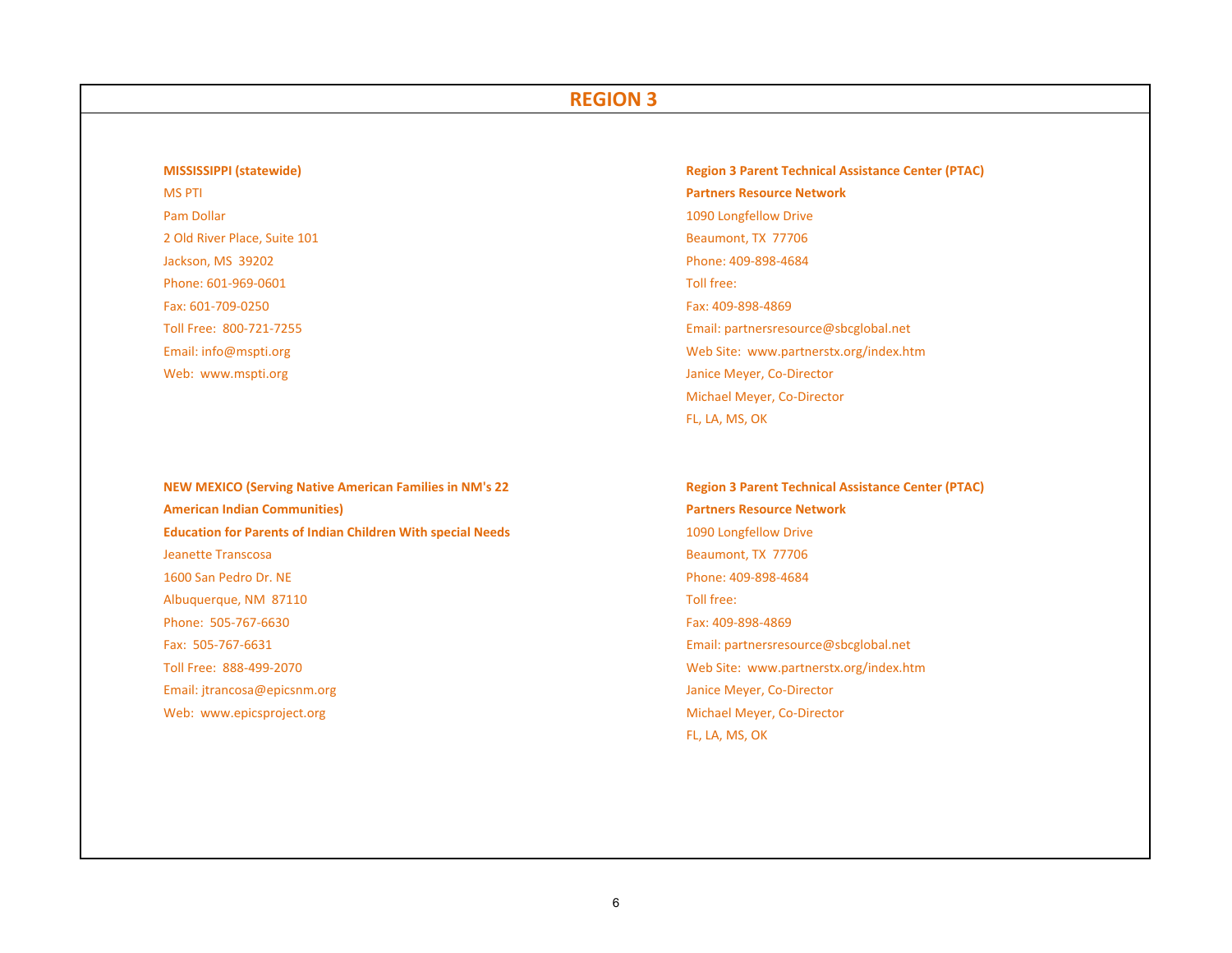#### **OKLAHOMA** (statewide)

Oklahoma Parent Center, Inc. Sharon House **PO Box 512** 700 NorthHoldenville, Oklahoma 74848 Toll free: Phone: 405‐379‐6015Fax: 405‐379‐0022Toll Free: 800‐877‐553‐43322 and the contract of the contract of the contract of the contract of the contract of the contract of the contract of the contract of the contract of the contract of the contract of the contract of the contract of the cont Email:dia and the control of the control of the control of the control of the control of the control of the control of the control of the control of the control of the control of the control of the control of the control of the

**NEW MEXICO (Serving Native American Families in NM's 22 Region 3 Parent Technical Assistance Center (PTAC) American Indian Communities) Education for Parents of Indian Children With special Needs** 1090 Longfellow Drive Jeanette Transcosa 1600 San PedroAlbuquerque, NM 87110 **Toll free:** The extended of the extended of the extended of the extended of the extended of the extended of the extended of the extended of the extended of the extended of the extended of the extende Phone: 505‐767‐6630Fax: 505‐767‐6631Toll Free: 888‐499‐2070 WebEmail: jtrancosa@epicsnm.org Web: www.epicsproject.org

 **(statewide) Region 3 Parent Technical Assistance Center (PTAC) Partners Resource Network** 1090 Longfellow Drive Beaumont, TX 77706 Phone: 409-898-4684 Fax: 409‐898‐4869 Email: partnersresource@sbcglobal.net Web Site: www.partnerstx.org/index.htm Janice Meyer, Co-Director Web: www.oklahomaparentscenter.org Michael Meyer, Co-Director Michael Meyer, Co-Director FL, LA, MS, OK

> **Indian Communities) Partners Resource Network** Beaumont, TX 77706 Phone: 409-898-4684 Fax: 409‐898‐4869 Email: partnersresource@sbcglobal.net Web Site: www.partnerstx.org/index.htm Janice Meyer, Co-Director Michael Meyer, Co-Director FL, LA, MS, OK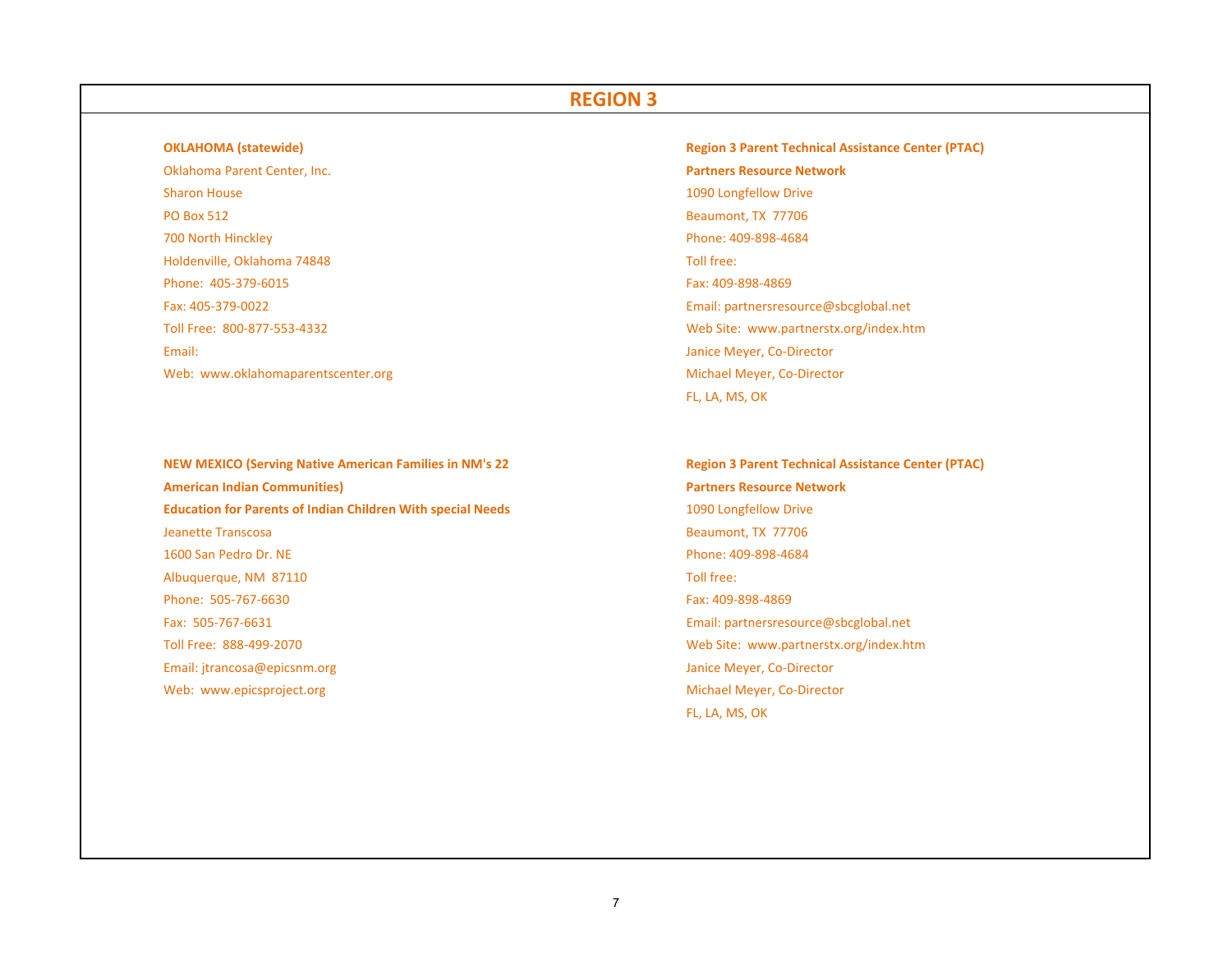IOWA (statewide)

Access for Special Kids (ASK) **WI FCETS** Karen Thompson 5665 Greendale Rd. Ste DJohnston, IA 50131 Phone: 414-374-0511 Phone: 515‐243‐1713Fax: 515‐243‐1902Toll Free: 800‐450‐8667Email: karen@askresource.org Web: www.askresource.org Jan Serak, Co‐Director Jan Serak, Co‐Director Jan Serak, Co‐Director

**NEW MEXICO (Serving Native American Families in NM's <sup>22</sup> National Indian Parent Information Center American Indian Communities)** Judy Wiley **Education for Parents of Indian Children With special Needs** P.O. Box 2334 Jeanette Transcosa 1600 San PedroAlbuquerque, NM 87110 **Fax: 541-244-1823** Phone: 505‐767‐6630Fax: 505‐767‐6631Toll Free: 888‐499‐2070Email: jtrancosa@epicsnm.org Web: www.epicsproject.org

 (statewide) **Region 4 Parent Technical Assistance Center (PTAC)** 2714 North Dr. Martin Luther King Drive Milwaukee, WI 53212 Toll free: 877‐374‐0511 Fax: 414‐374‐4655 Email: region4a@wifacets.org Web Site: www.wifacets.org Courtney Salzer, Co‐Director IA, MI, MN, WI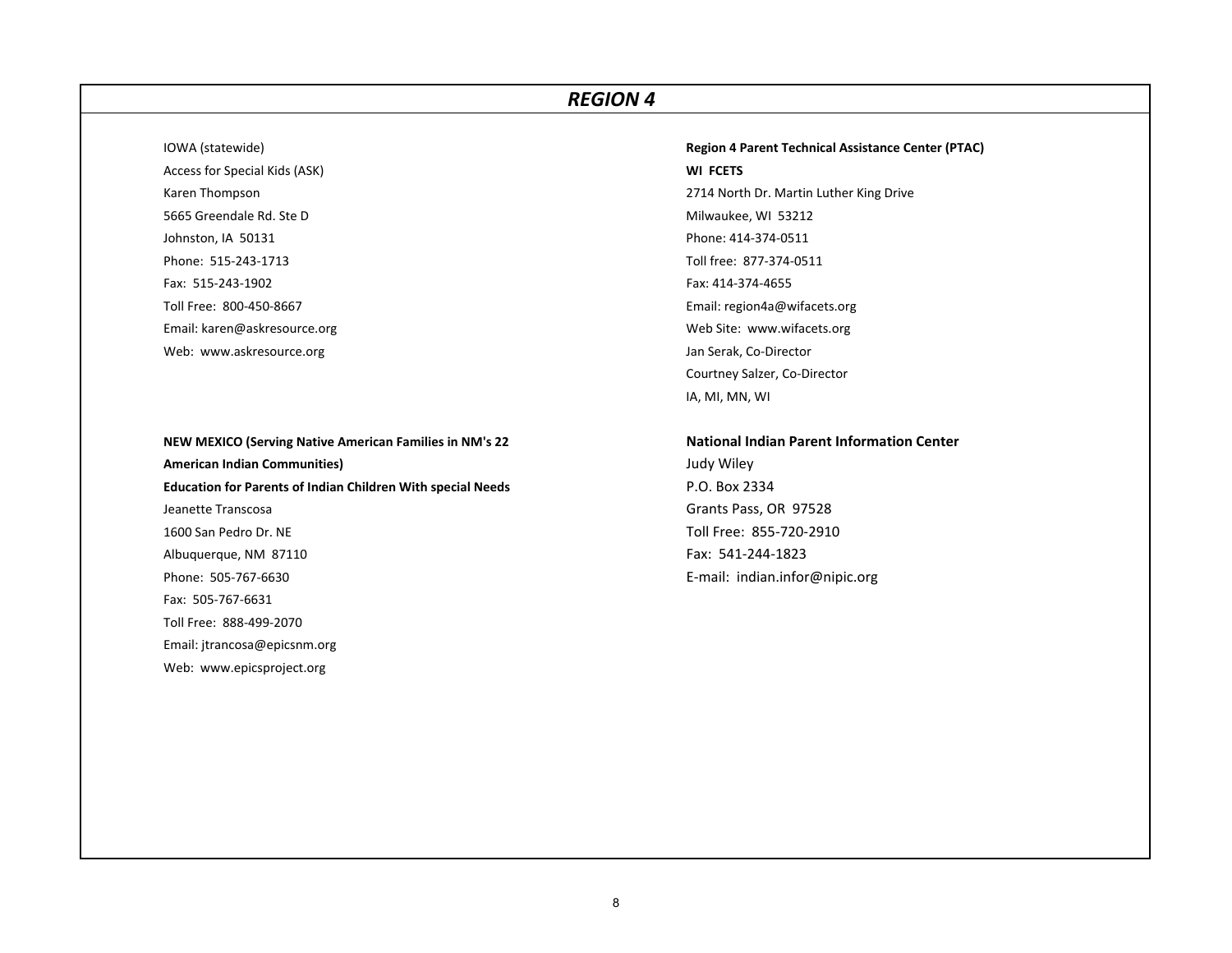MICHIGAN‐Michigan Alliance for Families **Region <sup>4</sup> Parent Technical Assistance Center (PTAC)** Michelle Miller 1286 Pipestone Suite A Benton Harbor, MI 49022 Milwaukee, WI 53212 Phone: 269‐934‐9471Fax: 517‐487‐0303Toll Free: 800‐552‐4821E-mail: michelle@arcmi.org Web Site: michiganalliancefor families.org Web Site: www.wifacets.org

**NEW MEXICO (Serving Native American Families in NM's <sup>22</sup> National Indian Parent Information Center American Indian Communities)** Judy Wiley **Education for Parents of Indian Children With special Needs** P.O. Box 2334 Jeanette Transcosa 1600 San PedroAlbuquerque, NM 87110 Fax: 541-244-1823 Phone: 505‐767‐6630Fax: 505‐767‐6631Toll Free: 888‐499‐2070Email: jtrancosa@epicsnm.org Web: www.epicsproject.org

 Miller **WI FCETS** 2714 North Dr. Martin Luther King Drive Phone: 414‐374‐0511 Toll free: 877‐374‐0511 Fax: 414‐374‐4655 Email: region4a@wifacets.org Jan Serak, Co‐Director Courtney Salzer, Co‐Director IA, MI, MN, WI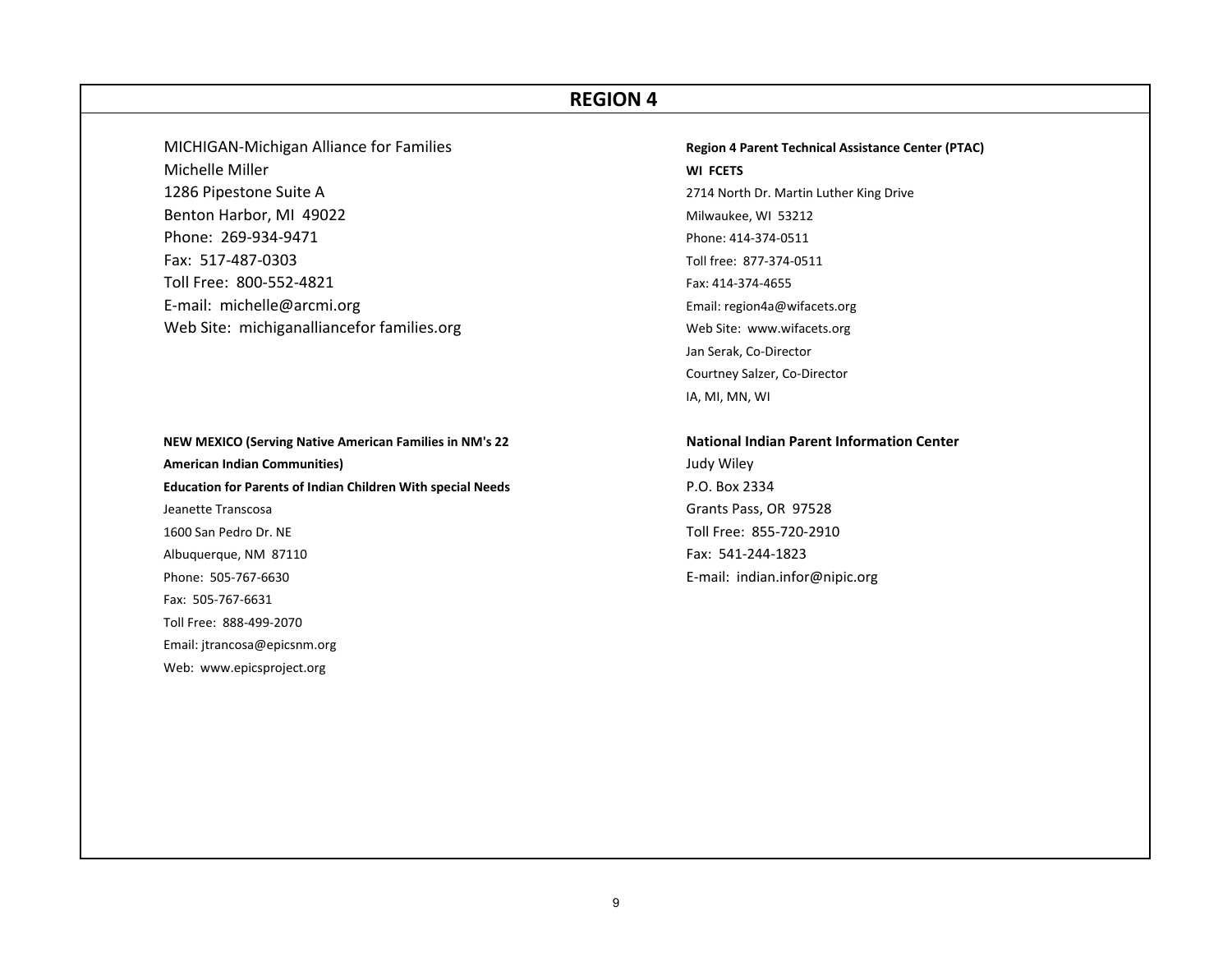#### **MINNESOTA**

PACER Center, Inc. **WI FCETS** Paula Goldberg & Virginia Richardson 8161 Normandale BlvdMinnapolis, MN 55437-1044 **Phone: 414-374-0511** Phone: 952‐838‐9000 Voice 952‐838‐0190 TTY Toll free: 877‐374‐0511 Fax: 952‐838‐0799Toll Free: 888‐248‐0822Email: pacer@pacer.org Web: www.pacer.org

**NEW MEXICO (Serving Native American Families in NM's <sup>22</sup> National Indian Parent Information Center American Indian Communities)** Judy Wiley **Education for Parents of Indian Children With special Needs** P.O. Box 2334 Jeanette Transcosa 1600 San PedroAlbuquerque, NM 87110 Fax: 541-244-1823 Phone: 505‐767‐6630Fax: 505‐767‐6631Toll Free: 888‐499‐2070Email: jtrancosa@epicsnm.org Web: www.epicsproject.org

# **(statewide) Region 4 Parent Technical Assistance Center (PTAC)** 2714 North Dr. Martin Luther King Drive Milwaukee, WI 53212 Fax: 414‐374‐4655 Email: region4a@wifacets.org Web Site: www.wifacets.org Jan Serak, Co-Director Courtney Salzer, Co‐Director IA, MI, MN, WI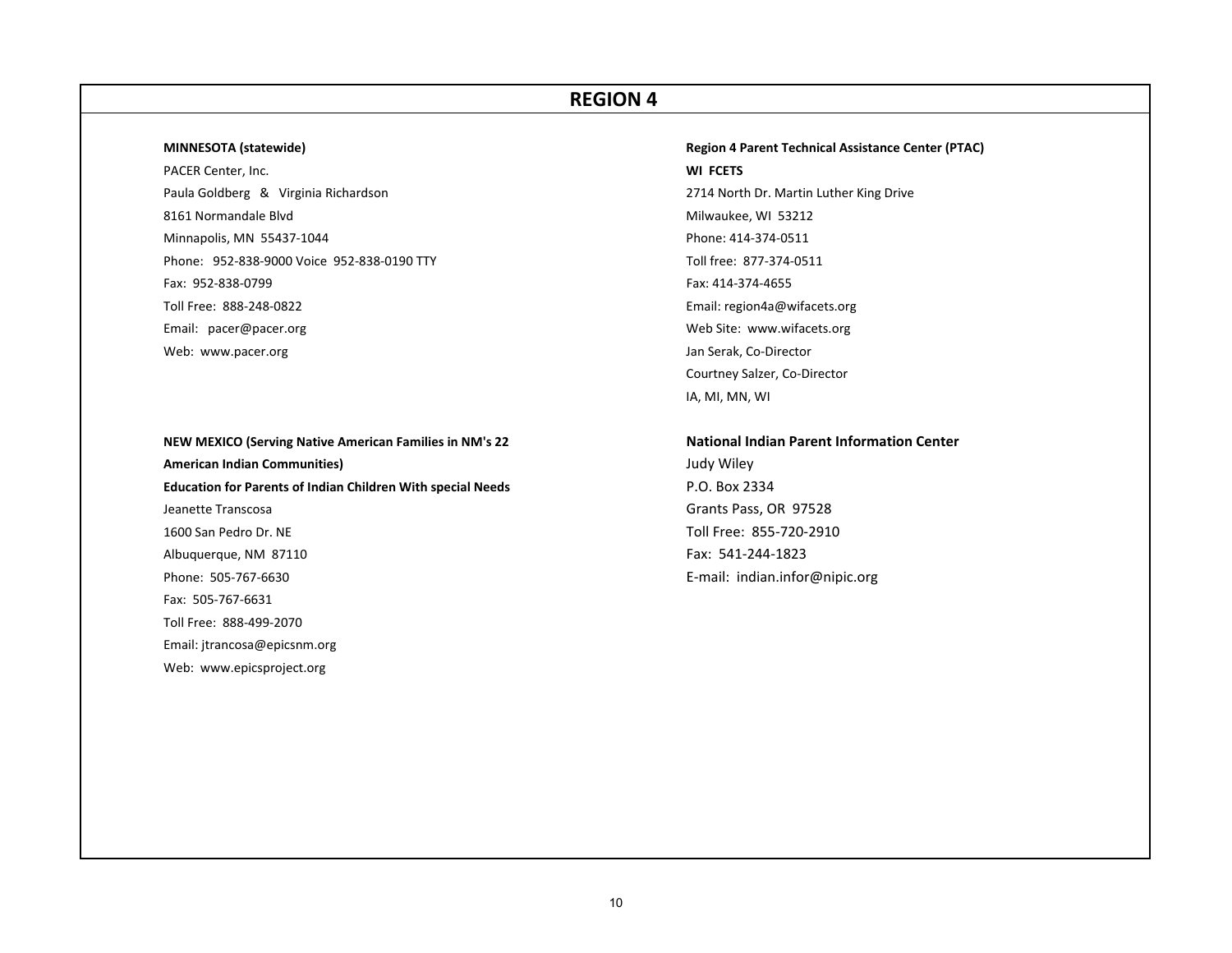#### **WISCONSIN**

**Wisconsin FACETS** Jan Serak 2714 North Dr. Martin Luther King Drive Milwaukee, WI 53212 Milwaukee, WI 53212 Phone: 414‐374‐0511 Phone: 414‐374‐4645 / 414‐374‐4635 TTD Toll free: 877‐374‐0511 Fax: 414‐374‐4655Toll Free: 877‐374‐0511Email: wifacts@wifacets.org Web: www.wifacets.org Jan Serak, Co‐Director Jan Serak, Co‐Director Jan Serak, Co‐Director

**NEW MEXICO (Serving Native American Families in NM's <sup>22</sup> National Indian Parent Information Center American Indian Communities)** Judy Wiley **Education for Parents of Indian Children With special Needs** P.O. Box 2334 Jeanette Transcosa 1600 San PedroAlbuquerque, NM 87110 Fax: 541-244-1823 Phone: 505‐767‐6630Fax: 505‐767‐6631Toll Free: 888‐499‐2070Email: jtrancosa@epicsnm.org Web: www.epicsproject.org

 **(statewide) Region 4 Parent Technical Assistance Center (PTAC)** FACETS **WI FCETS** Courtney Salzer **Courtney Salzer** 2714 North Dr. Martin Luther King Drive Fax: 414‐374‐4655 Email: region4a@wifacets.org Web Site: www.wifacets.org Courtney Salzer, Co‐Director IA, MI, MN, WI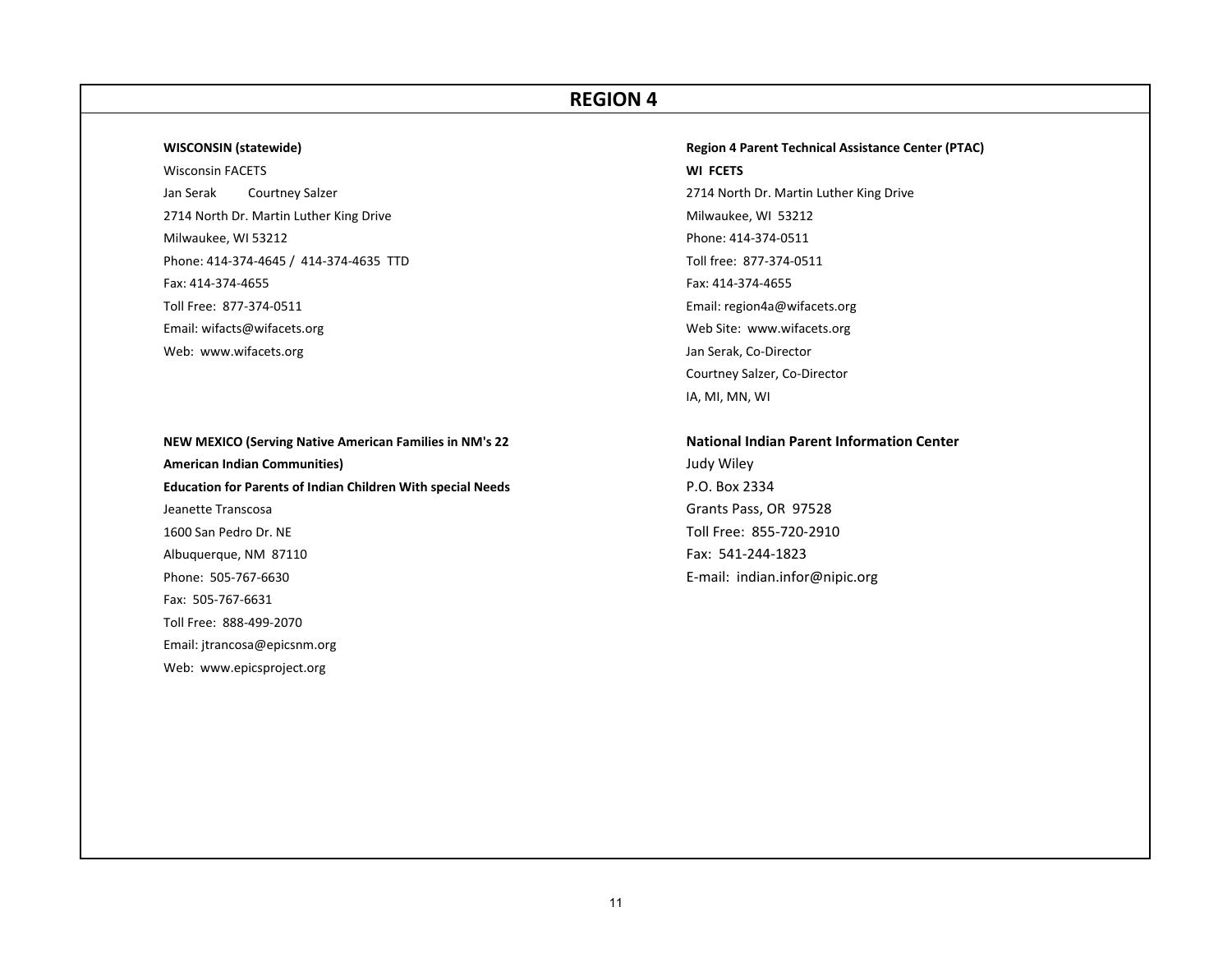### **ARIZONA**

Raising Special Kids **PEAK Parent Center, Inc.** Joyce Millard‐Hoie 611 North Weber, Suite 200 5025 E Washing Stret, Suite # 204 Colorado Springs, CO 80903 Phoenix, AZ 85034-2005 Phoenix, AZ 85034-2005 Phone: 602‐242‐4366 Voice &Fax: 602‐242‐4306Toll Free: 800‐237‐3007Email: info@raisingspecial kids.org Web: www.raisingspecialkids.org Barbara Buswell, Director Barbara Buswell, Director

**NEW MEXICO (Serving Native American Families in NM's <sup>22</sup> National Indian Parent Information Center American Indian Communities)** Judy Wiley **Education for Parents of Indian Children With special Needs** P.O. Box 2334 Jeanette Transcosa 1600 San PedroAlbuquerque, NM 87110 **Fax: 541-244-1823** Phone: 505‐767‐6630Fax: 505‐767‐6631Toll Free: 888‐499‐2070Email: jtrancosa@epicsnm.org Web: www.epicsproject.org

 **(statewide) Region 5 Parent Technical Assistance Center (PTAC)** Toll free: 800-284-0251 Fax: 719‐531‐9452 Email: region5ptac@ peakparent.org Web Site: www.peakparent.org AZ, KS, MT, NM, ND, SD, UT, WY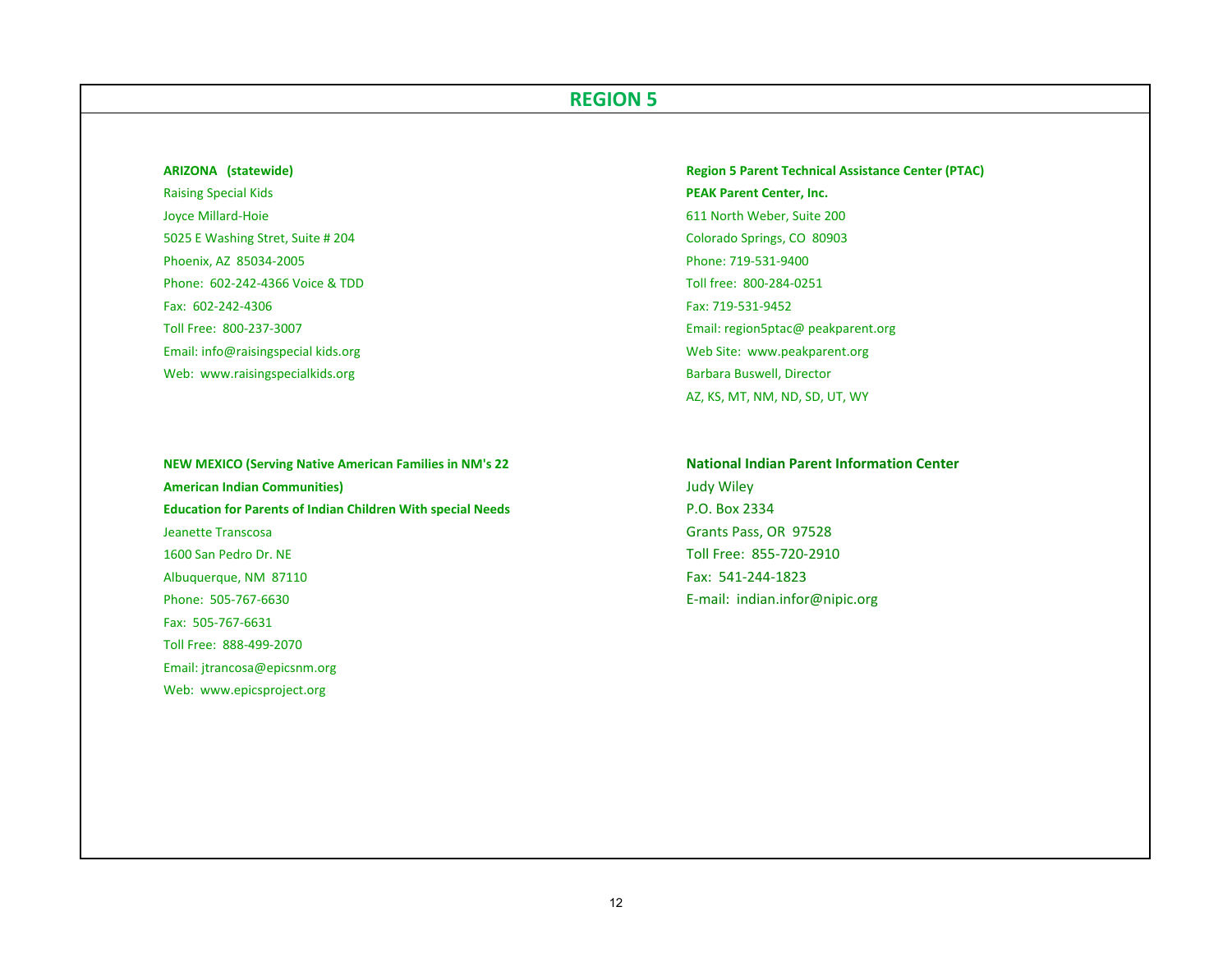#### **KANSAS**

**Families Together, Inc.** Connie Zienkewicz 6113033 West Second, Suite 106 Witchita, KS 67203 Phone: 719‐531‐9400 Phone: 316‐945‐7747Fax: 316‐945‐7795Toll Free: 888‐815‐6364Email: connie@familiestogetherinc.org New York New York New York New York New York New York New York New York N Web: www.familiestogetherinc.org Barbara Buswell, Director Barbara Buswell, Director

**NEW MEXICO (Serving Native American Families in NM's <sup>22</sup> National Indian Parent Information Center American Indian Communities)** Judy Wiley **Education for Parents of Indian Children With special Needs** P.O. Box 2334 **Jeanette Transcosa** 1600 San PedroAlbuquerque, NM 87110 Fax: 541-244-1823 Phone: 505‐767‐6630Fax: 505‐767‐6631Toll Free: 888‐499‐2070Email: jtrancosa@epicsnm.org Web: www.epicsproject.org

 **(statewide) Region 5 Parent Technical Assistance Center (PTAC) PEAK Parent Center, Inc.** 1 North Weber, Suite 200 Colorado Springs, CO 80903 Toll free: 800‐284‐0251 Fax: 719‐531‐9452 Email: region5ptac@ peakparent.org AZ, KS, MT, NM, ND, SD, UT, WY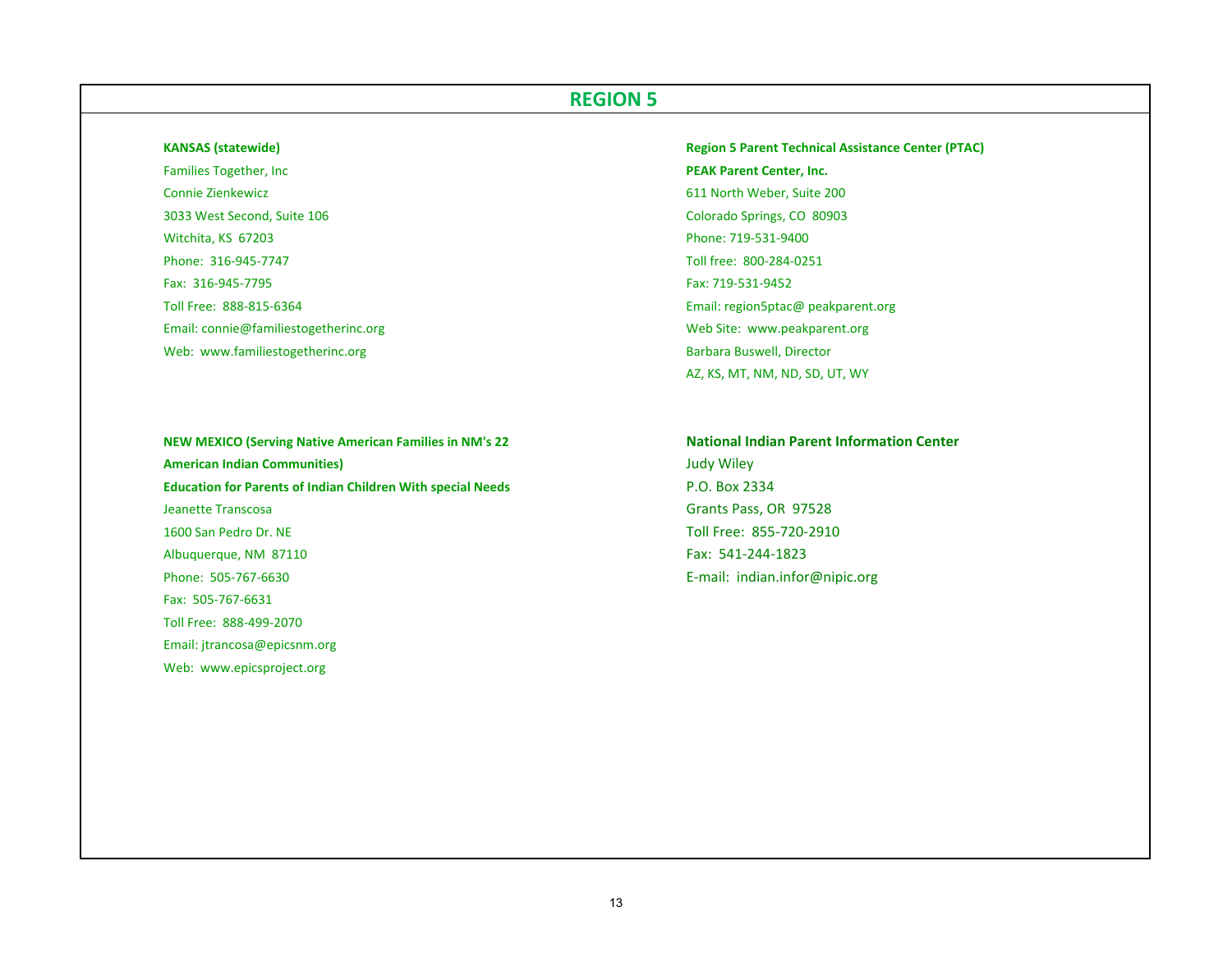#### **MONTANA**

Parents Let's Unite for Kids **PEAK**Roger Holt **Example 200** North Weber, Suite 200 516 North 32nd Street ColoradoBillings, MT 5901 Phone: 719‐531‐9400 Phone: 406‐255‐0540Fax: 406‐255‐0523Toll Free: 800‐222‐7585 inEmail: plukinfo@pluk.org Web: www. www. Barbara

**NEW MEXICO (Serving Native American Families in NM's <sup>22</sup> National Indian Parent Information Center American Indian Communities)** Judy Wiley **Education for Parents of Indian Children With special Needs** P.O. Box 2334 **Jeanette Transcosa** 1600 San PedroAlbuquerque, NM 87110 Fax: 541-244-1823 Phone: 505‐767‐6630Fax: 505‐767‐6631Toll Free: 888‐499‐2070Email: jtrancosa@epicsnm.org Web: www.epicsproject.org

 **(statewide) Region 5 Parent Technical Assistance Center (PTAC) PEAK Parent Center, Inc.** Colorado Springs, CO 80903 Toll free: 800‐284‐0251 Fax: 719‐531‐9452 Email: region5ptac@ peakparent.org Web Site: www.peakparent.org Barbara Buswell, Director AZ, KS, MT, NM, ND, SD, UT, WY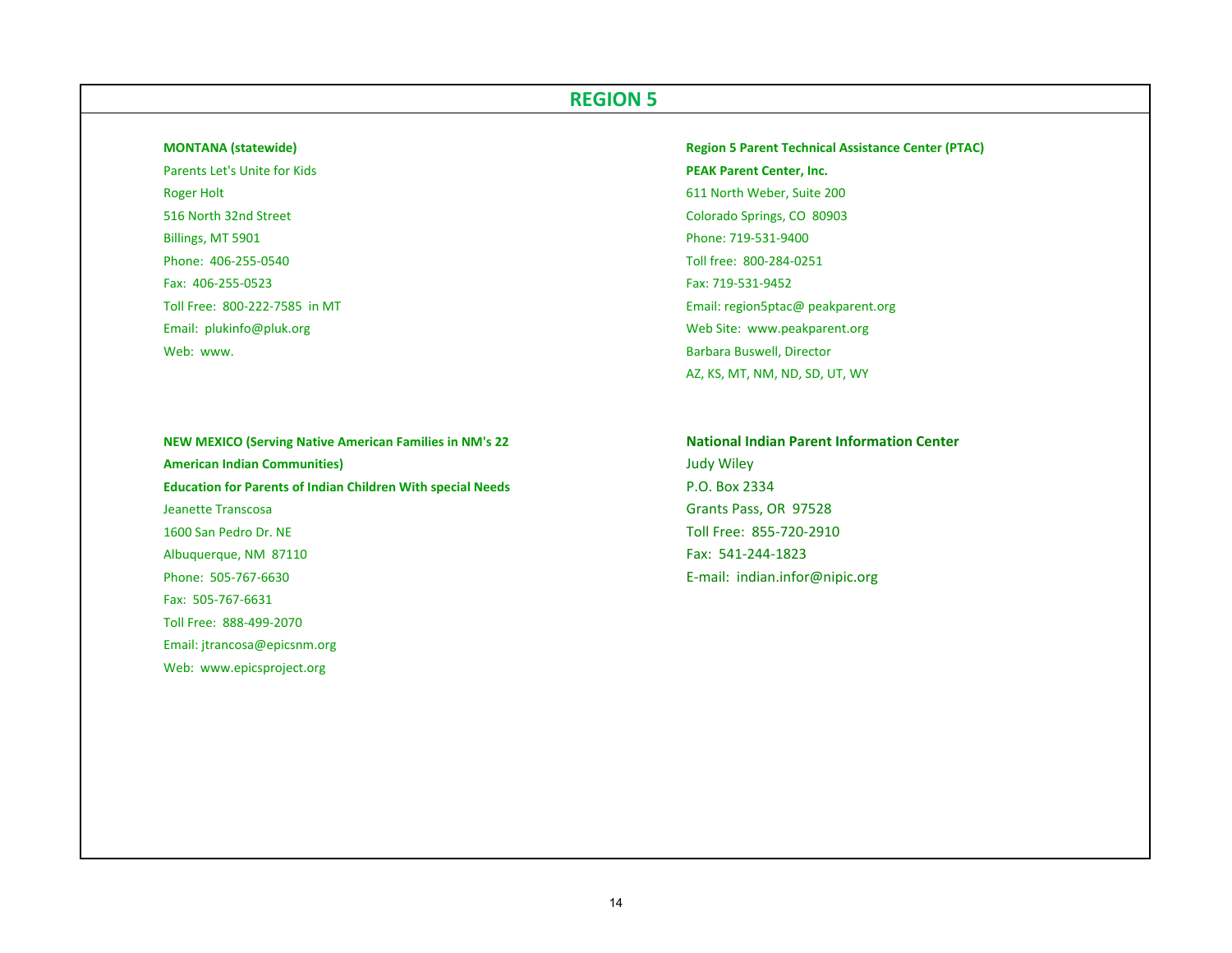#### **NORTH DAKOTA (statewide)**

**ND Pathfinder PTI** Cathy Haarstad 611 North Weber, Suite 200 **Arrowhead Shopping Center** 1600 2nd Avenue Southwest, Suite 30 Phone: 719‐531‐9400 Minot, ND 58701‐3459 Toll free: 800‐284‐0251 Phone: 701‐837‐7500 Voice 701‐837‐7501 TDDFax: 701‐837‐7548Toll Free: 800‐245‐5840 NDEmail: ptidirector@srt.com Web: www.pathfinder-nd.org

**NEW MEXICO (Serving Native American Families in NM's <sup>22</sup> National Indian Parent Information Center American Indian Communities)** Judy Wiley **Education for Parents of Indian Children With special Needs** P.O. Box 2334 **Jeanette Transcosa** 1600 San PedroAlbuquerque, NM 87110 Fax: 541-244-1823 Phone: 505‐767‐6630Fax: 505‐767‐6631Toll Free: 888‐499‐2070Email: jtrancosa@epicsnm.org Web: www.epicsproject.org

 **DAKOTA (statewide) Region 5 Parent Technical Assistance Center (PTAC) PEAK Parent Center, Inc.** Colorado Springs, CO 80903 Fax: 719‐531‐9452 Email: region5ptac@ peakparent.org Web Site: www.peakparent.org Barbara Buswell, Director AZ, KS, MT, NM, ND, SD, UT, WY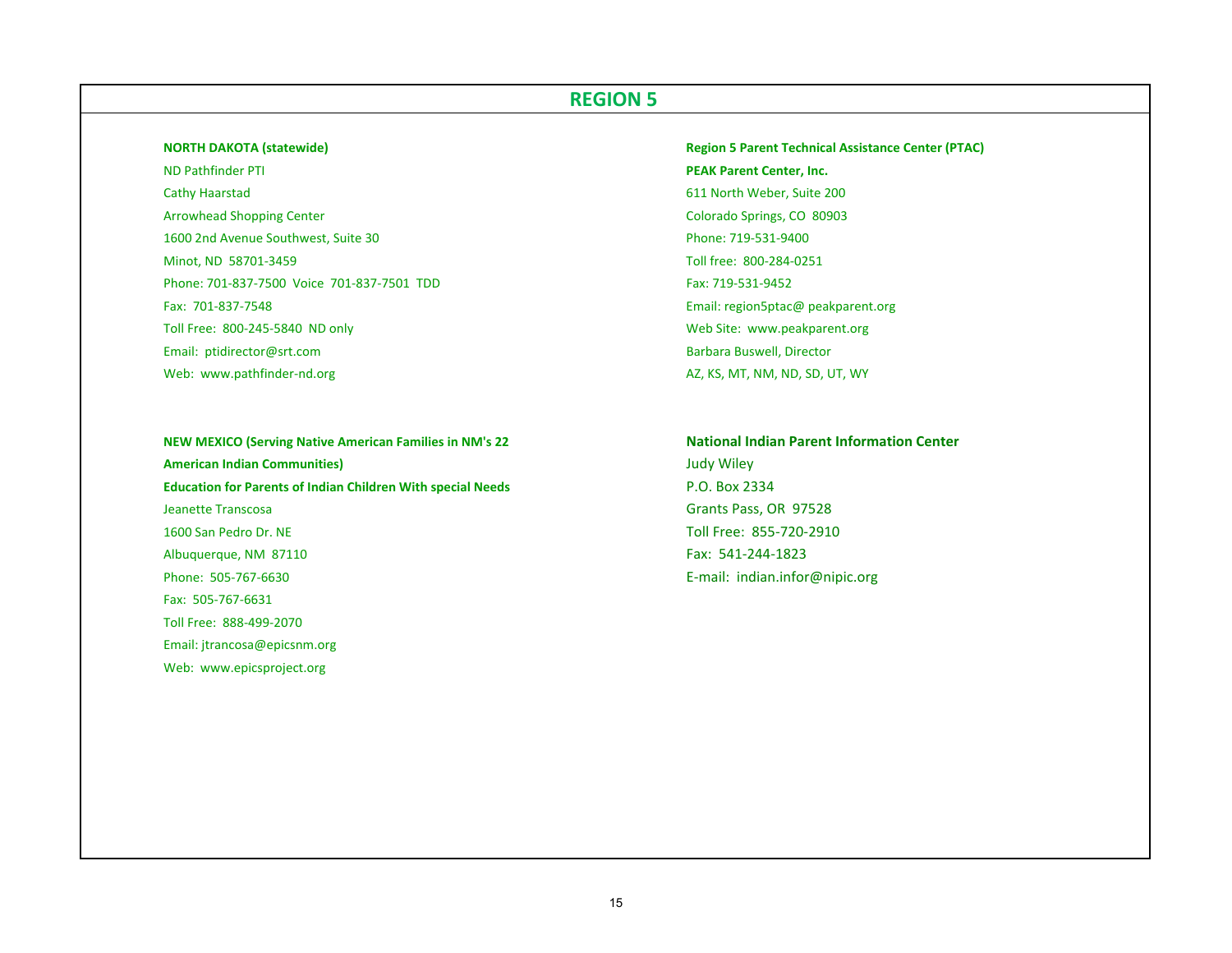#### **SOUTH DAKOTA (statewide)**

South Dakota Parent Connection **PEAK**Elaine Roberts 6113701 West 49thSioux Falls, SD 57106 Phone: 605‐361‐3171 Voice &Fax: 605‐361‐2928Toll Free: 800‐640‐4553 in SDEmail: eroberts@sdparent.org

Web: www.sdparent.org

 **DAKOTA (statewide) Region 5 Parent Technical Assistance Center (PTAC) PEAK Parent Center, Inc.** 1 North Weber, Suite 200 Colorado Springs, CO 80903 Phone: 719-531-9400 Toll free: 800-284-0251 Fax: 719‐531‐9452 Email: region5ptac@ peakparent.org Web Site: www.peakparent.org Barbara Buswell, Director AZ, KS, MT, NM, ND, SD, UT, WY

**NEW MEXICO (Serving Native American Families in NM's <sup>22</sup> National Indian Parent Information Center American Indian Communities)** Judy Wiley **Education for Parents of Indian Children With special Needs** P.O. Box 2334 Jeanette Transcosa 1600 San PedroAlbuquerque, NM 87110 **Fax: 541-244-1823** Phone: 505‐767‐6630Fax: 505‐767‐6631Toll Free: 888‐499‐2070Email: jtrancosa@epicsnm.org Web: www.epicsproject.org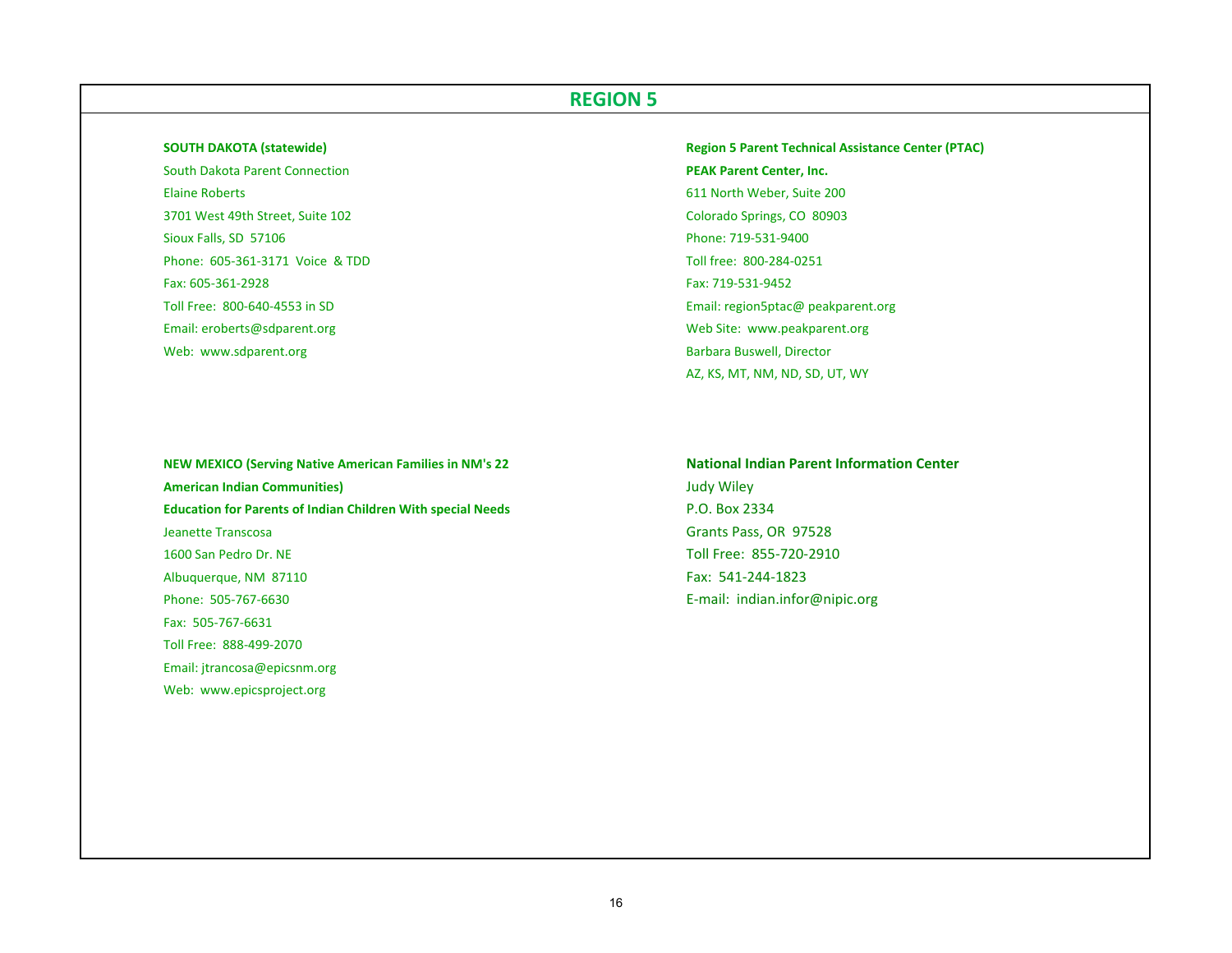#### **SOUTH DAKOTA (statewide)**

South Dakota Parent Connection **PEAK**Elaine Roberts 6113701 West 49thSioux Falls, SD 57106 Phone: 605‐361‐3171 Voice &Fax: 605‐361‐2928Toll Free: 800‐640‐4553 in SDEmail: eroberts@sdparent.org

Web: www.sdparent.org

**NEW MEXICO (Serving Native American Families in NM's <sup>22</sup> National Indian Parent Information Center American Indian Communities)** Judy Wiley **Education for Parents of Indian Children With special Needs** P.O. Box 2334 **Jeanette Transcosa** 1600 San PedroAlbuquerque, NM 87110 Fax: 541-244-1823 Phone: 505‐767‐6630Fax: 505‐767‐6631Toll Free: 888‐499‐2070Email: jtrancosa@epicsnm.org Web: www.epicsproject.org

 **DAKOTA (statewide) Region 5 Parent Technical Assistance Center (PTAC) PEAK Parent Center, Inc.** 1 North Weber, Suite 200 Colorado Springs, CO 80903 Phone: 719-531-9400 Toll free: 800-284-0251 Fax: 719‐531‐9452 Email: region5ptac@ peakparent.org Web Site: www.peakparent.org Barbara Buswell, Director AZ, KS, MT, NM, ND, SD, UT, WY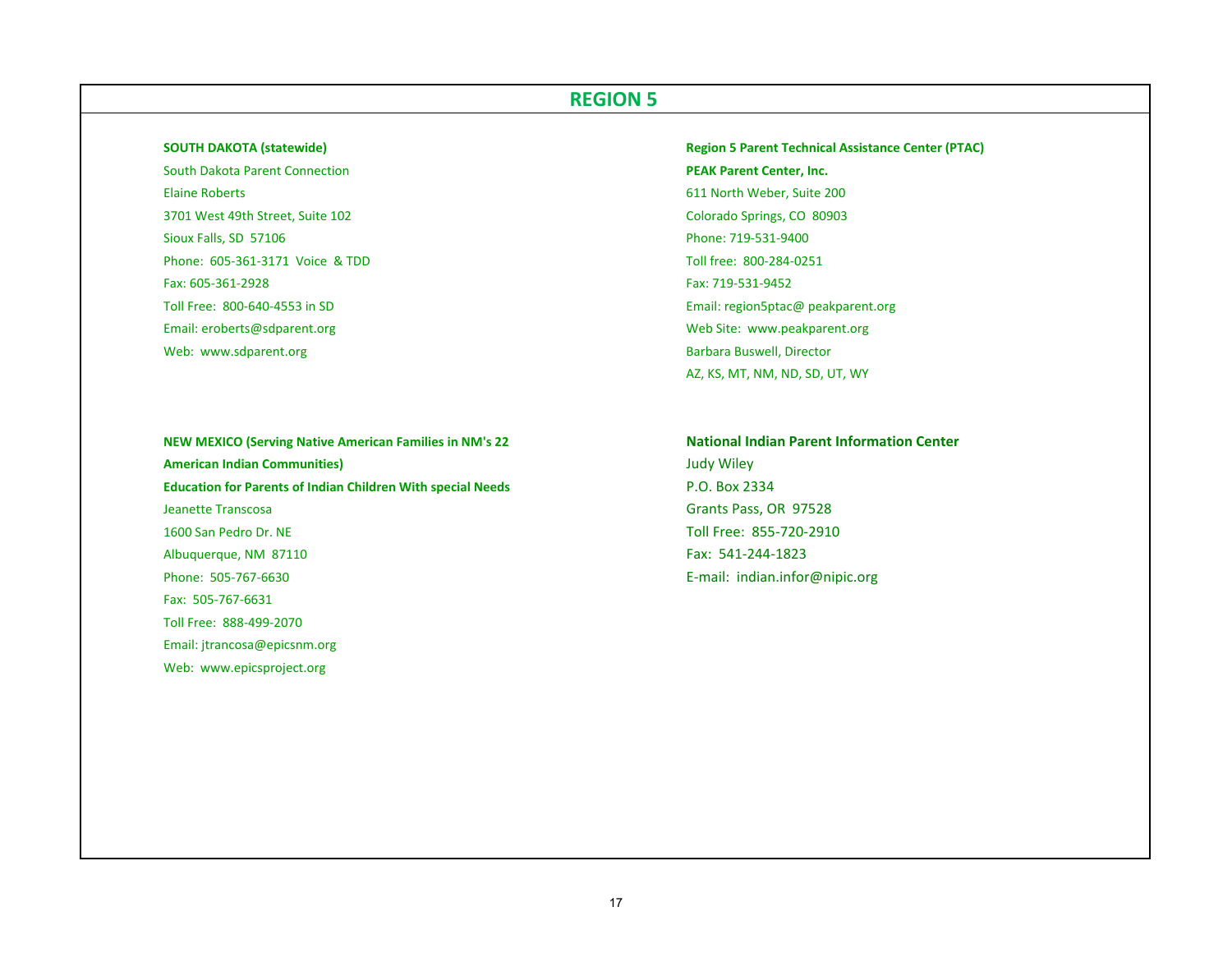**Team of Advocates for Special Kids (TASK)** Brenda Smith3180 University Avenue, Suite 430 <sup>94</sup> Galli Drive, Suite <sup>C</sup> San Diego, CA 92104 Novato, CA 94949 Phone: 619‐282‐0846Fax: 619‐624‐9753E‐mail taskca@yahoo.com Fax: <sup>415</sup>‐884‐<sup>3555</sup> www.taskca.org email: region6@matrixparents.org Email: region6@matrixparents.org

**NEW MEXICO (Serving Native American Families in NM's <sup>22</sup> National Indian Parent Information Center American Indian Communities)** Judy Wiley **Education for Parents of Indian Children With special Needs** P.O. Box 2334 Jeanette1600 San PedroAlbuquerque, NM 87110 Fax: 541-244-1823 Phone: 505‐767‐6630Fax: 505‐767‐6631Toll Free: 888‐499‐2070Email: jtrancosa@epicsnm.org Web: www.epicsproject.org

 of Advocates for Special Kids (TASK) **Region <sup>6</sup> Parent Technical Assistance Center (PTAC) Matrix Parent Network and Resource Center** Phone: 415‐884‐3535 Toll free: 800‐5782592 Web Site: www.matrixparents.org Nora Thompson, Director CA, ID, NV, OR, WA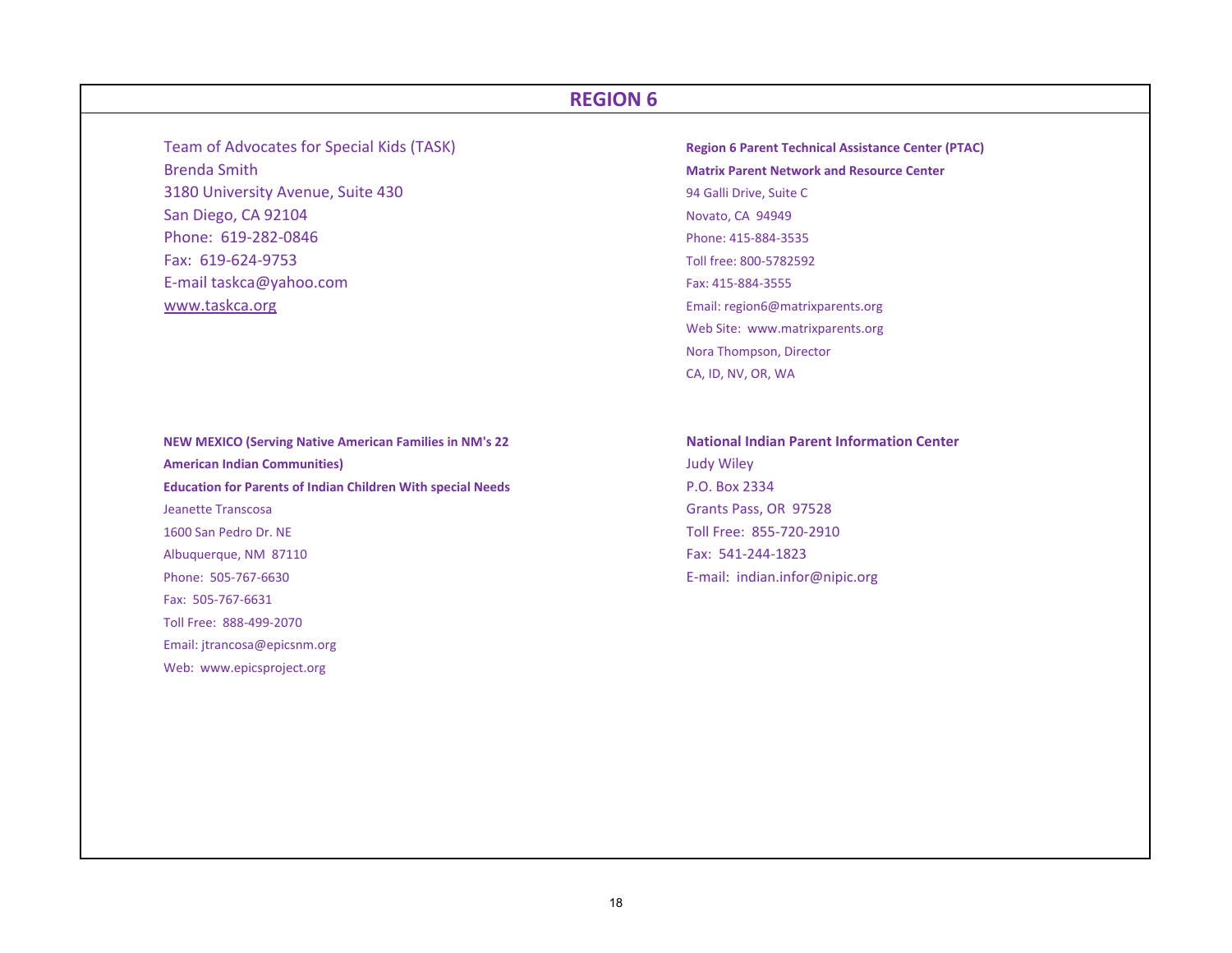#### **IDAHO**

Idaho Parents Unlimited, Inc. Evelyn Mason 94 Galli Drive, Suite C 500 S 8thBoise, ID 83702 Phone: 415‐884‐3535 Phone: 208‐342‐5884 Voice &Fax: 208‐342‐1408Toll Free: 800‐242‐4785Email: parents@ipulidaho.org Web: www.ipulidaho.org

**NEW MEXICO (Serving Native American Families in NM's <sup>22</sup> National Indian Parent Information Center American Indian Communities)** Judy Wiley **Education for Parents of Indian Children With special Needs** P.O. Box 2334 Jeanette1600 San PedroAlbuquerque, NM 87110 Fax: 541-244-1823 Phone: 505‐767‐6630Fax: 505‐767‐6631Toll Free: 888‐499‐2070Email: jtrancosa@epicsnm.org Web: www.epicsproject.org

 **(statewide) Region 6 Parent Technical Assistance Center (PTAC) Matrix Parent Network and Resource Center** Novato, CA 94949 Toll free: 800-5782592 Fax: 415‐884‐3555 Email: region6@matrixparents.org Web Site: www.matrixparents.org Nora Thompson, Director CA, ID, NV, OR, WA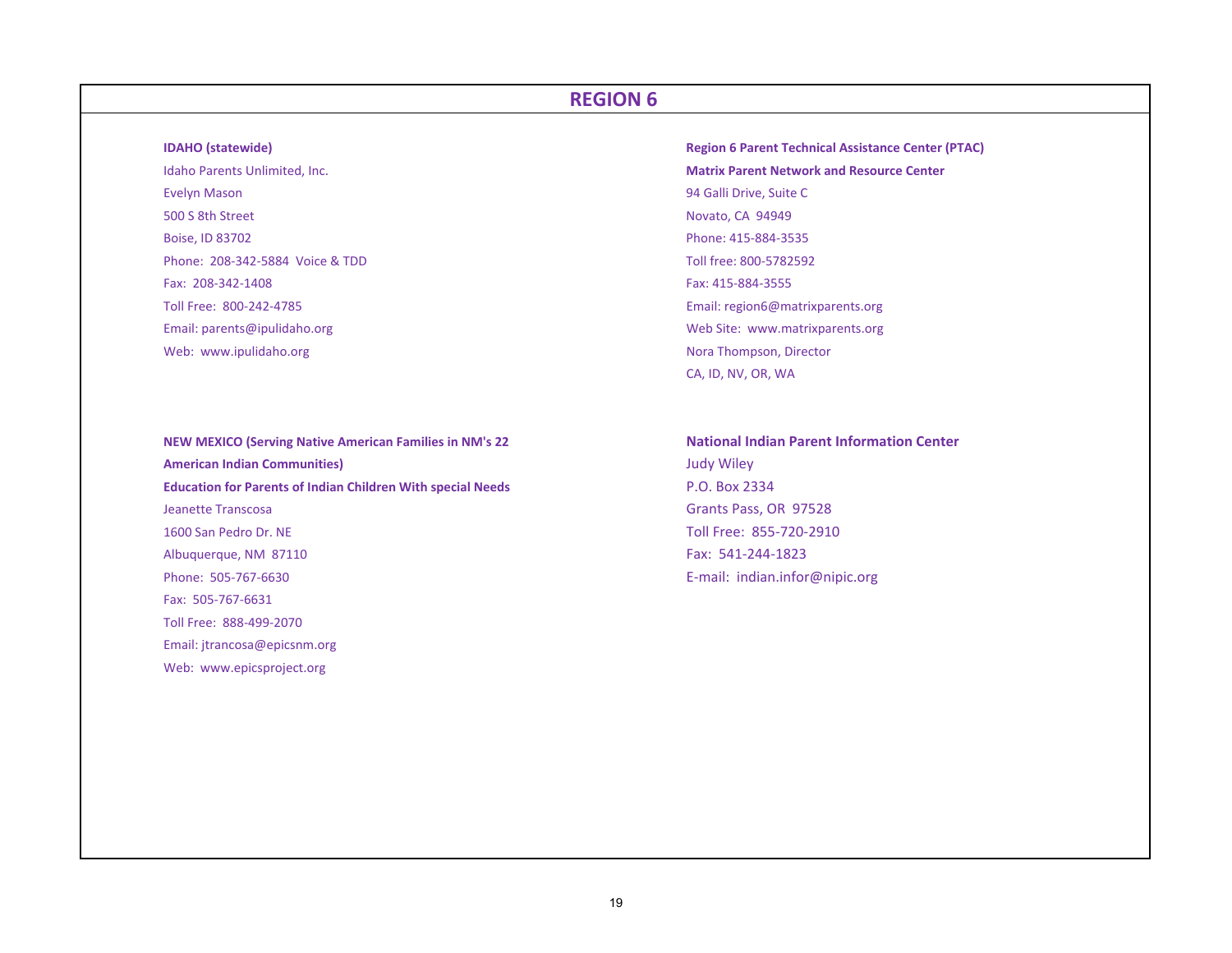#### **NEVADA**

**Nevada Parents Encouraging Parents (PEP)** Karen Taycher 2101 S. Jones Blvd. Suite 120 Novato, CA 94949 Las Vegas, NV 89146 Phone: 415‐884‐3535 Phone: 702‐388‐8899Fax: 702‐388‐2966Toll Free: 800‐216‐5188Email: pepinfo@nvpep.org Web: www.nvpep.org

**NEW MEXICO (Serving Native American Families in NM's <sup>22</sup> National Indian Parent Information Center American Indian Communities)** Judy Wiley **Education for Parents of Indian Children With special Needs** P.O. Box 2334 Jeanette1600 San PedroAlbuquerque, NM 87110 Fax: 541-244-1823 Phone: 505‐767‐6630Fax: 505‐767‐6631Toll Free: 888‐499‐2070Email: jtrancosa@epicsnm.org Web: www.epicsproject.org

 **(statewide) Region 6 Parent Technical Assistance Center (PTAC) Matrix Parent Network and Resource Center** 94 Galli Drive, Suite C Toll free: 800‐5782592 Fax: 415‐884‐3555 Email: region6@matrixparents.org Web Site: www.matrixparents.org Nora Thompson, Director CA, ID, NV, OR, WA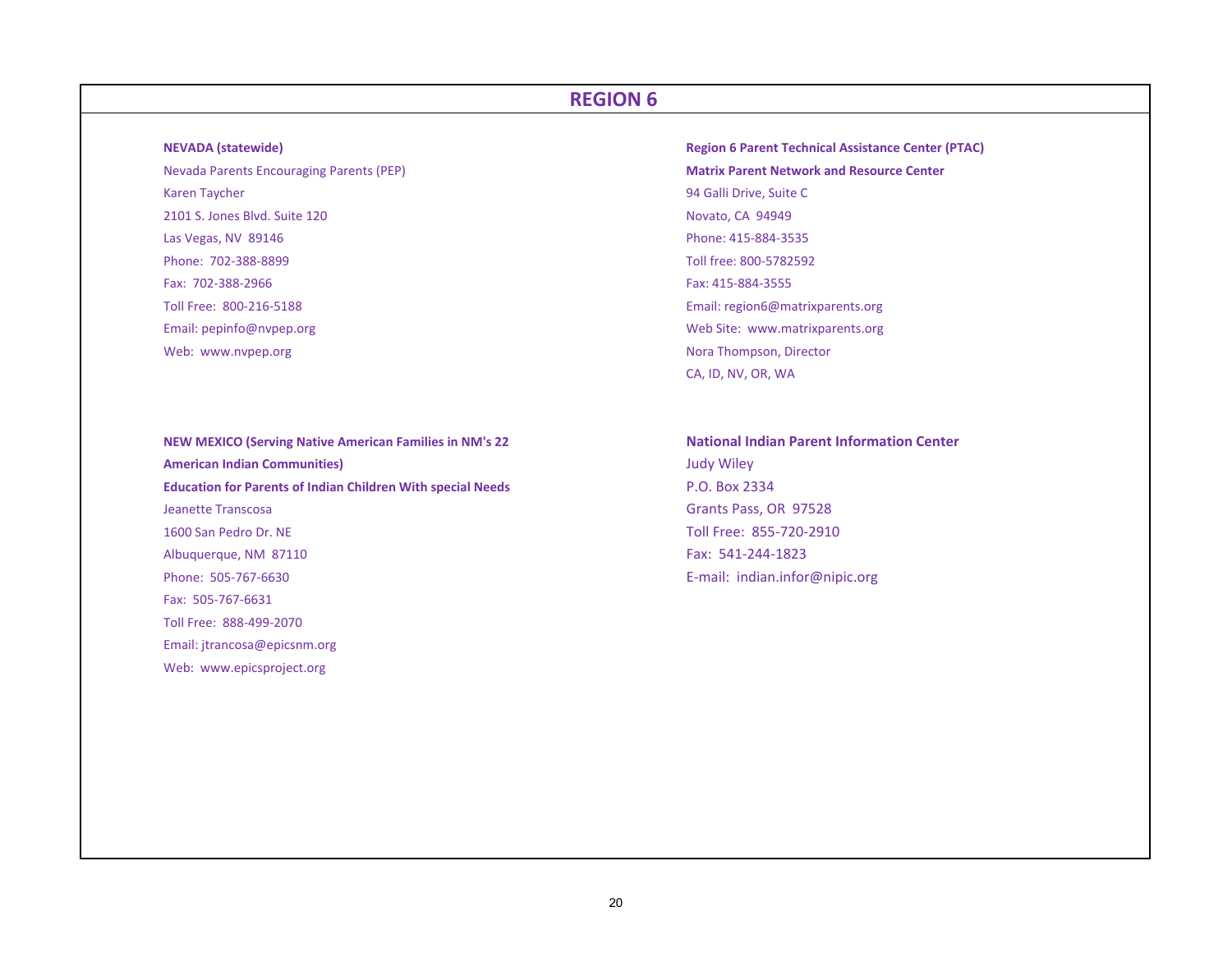#### **OREGON**

Janice Roberts 942288 Liberty Street NE Portland, Oregon 97213 Phone: 415‐884‐3535 Phone: 503‐232‐4500Fax: 503‐215‐2478Toll Free: 800‐766‐7736Email: info@orfirst.org Web: www.orfirst.org

**NEW MEXICO (Serving Native American Families in NM's <sup>22</sup> National Indian Parent Information Center American Indian Communities)** Judy Wiley **Education for Parents of Indian Children With special Needs** P.O. Box 2334 Jeanette1600 San PedroAlbuquerque, NM 87110 Fax: 541-244-1823 Phone: 505‐767‐6630Fax: 505‐767‐6631Toll Free: 888‐499‐2070Email: jtrancosa@epicsnm.org Web: www.epicsproject.org

 **Region 6 Parent Technical Assistance Center (PTAC)** Oregon r.i.s.e. Center **Matrix Parent Network and Resource Center** 94 Galli Drive, Suite C Novato, CA 94949 Toll free: 800‐5782592 Fax: 415‐884‐3555 Email: region6@matrixparents.org Web Site: www.matrixparents.org Nora Thompson, Director CA, ID, NV, OR, WA